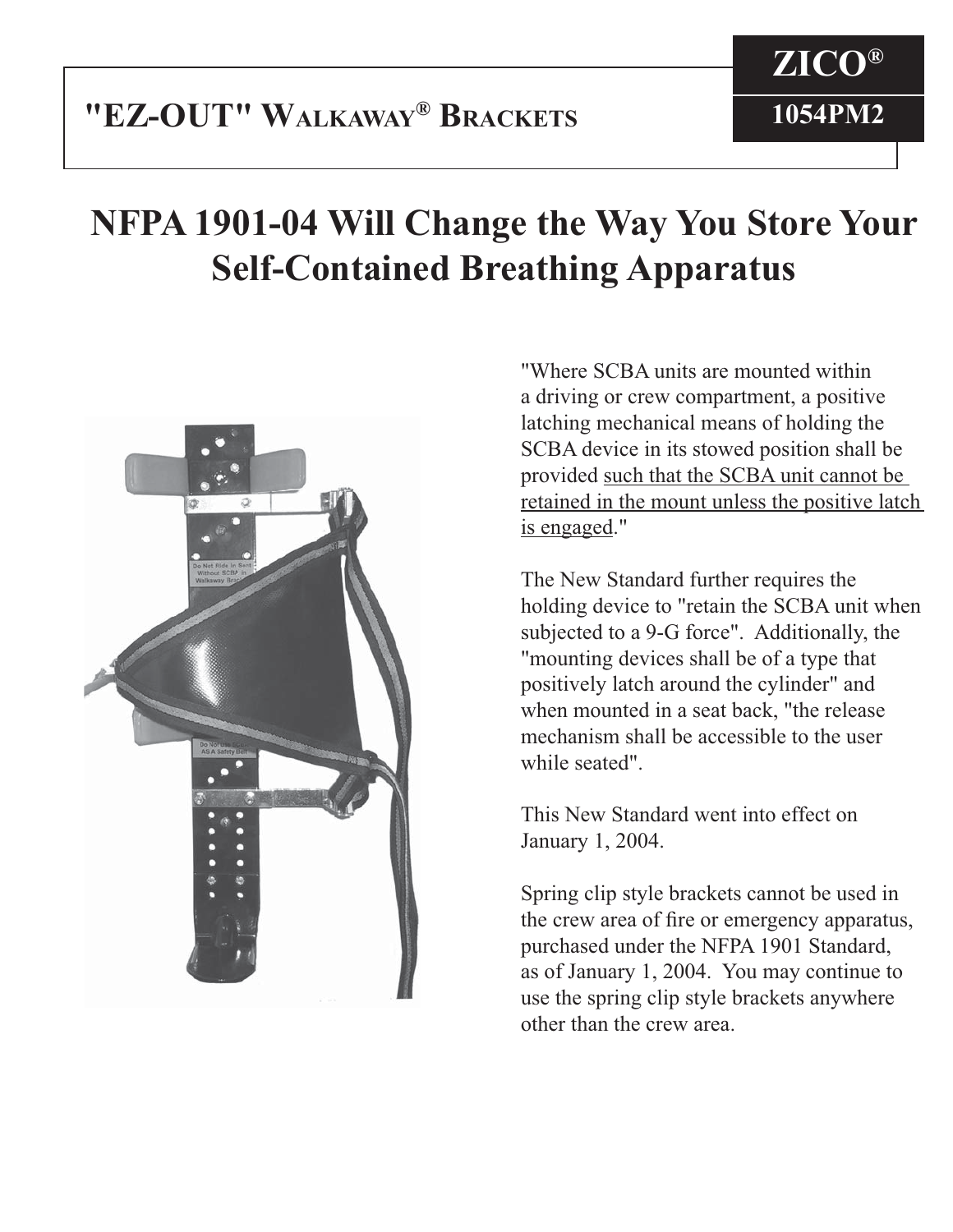## *Best bracket for your money*

The 'EZ-OUT" bracket is composed of a backplate, two seats and a footplate. Model EZO ("EZ-OUT" Strap) comes standard with the bracket.

Brackets are sold in two ways:

1. **Knock-down bracket (model KD-ULLH-EZO)** Requires assembly in the field. This is the most economical way to purchase an "EZ-OUT" bracket. All hardware for assembly is included, and assembly should require only a few minuites time with a T-30 Torx head screwdriver and 7/16" wrench.



**KD-ULLH Knockdown Bracket Less EZO**

**KD-ULLH Knockdown Bracket Less EZO**

Patents Pending

## 2. **Assembled bracket (model ULLH-EZO)**

Seats (2) are bolted to the backplate. Footplate is bolted to the universal backplate (positioned as required). Bracket is ready to be mounted.

**Coating Materials:** All bracket components are **coated with a specially formulated thermoplastic material**. The coating prevents the steel surfaces from rusting and minimizes wear to SCBA cylinders. The special coating is much harder (less tendency to crack or peel off) and is more suitable for use with composite, Kevlar or carbon cylinders. high cycle seats are multi-layer coated and have been tested to over 50,000 cycles (on and off an air cylinder) and are completely non-abrasive to the coating or air cylinder. The High Cycle process was developed by and only available through ZICO.

## **What seat size should be specified?** One size fits

**all.** SCBA cylinders from the high pressure 30-minute to the high pressure 60-minute units. Seats are engineering with unique rounded ends providing a smooth bearing surface to prevent gouging or marring of SCBA cylinders. Seats are double coated (high cycle yellow over black) for added protection.

**What footplate style is available?** Model NSF standard short footplate with two sets of mounting holes. Provides the necessary range for mounting air cylinders of varying lengths.

**What style strap is required? NFPA 1901-04, Section 14.1.10.1** requires a mechanical means of restraining the SCBA when mounted in the crew area on a fire apparatus. Model EZO is specifically designed to meet this standard. See page 3 for additional details.

**Can I convert my "Load & Lock" bracket to an "EZ-OUT" style bracket?** Model EZO provides (1) "EZ-OUT" strap to convert any ULLH style bracket. See page 5 for details.

**What if the SCBA unit stays in the bracket without the strap?** Model LLES Ejector Spring must be added to your bracket to insure compliance with the New Standard. See page 3.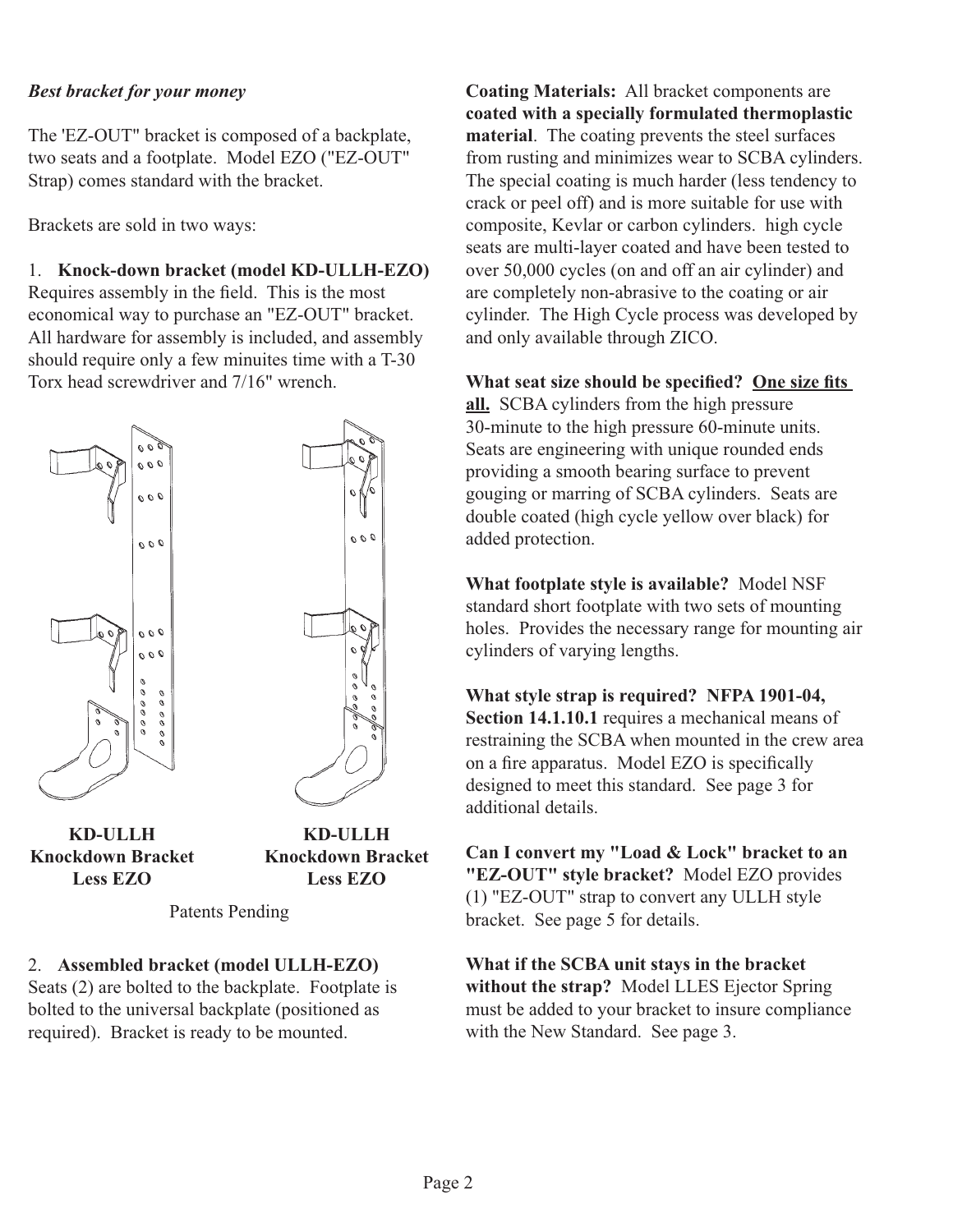

| <b>MODEL "EZ-OUT"</b> |              |                                                  |                          |  |  |  |
|-----------------------|--------------|--------------------------------------------------|--------------------------|--|--|--|
| <b>ITEM</b><br>NO.    | PART NO.     | <b>DESCRIPTION</b>                               | QTY.                     |  |  |  |
| 1                     | 1010-175-903 | Latch Release Assembly                           | 1                        |  |  |  |
| $\overline{2}$        | 1010-175-101 | Strap                                            | 1                        |  |  |  |
| 3                     | 1010-175-103 | Cam Bracket                                      | 2                        |  |  |  |
| $\overline{4}$        | 1010-175-105 | <b>Support Bracket</b>                           | $\mathfrak{D}$           |  |  |  |
| 5                     | 1010-140-109 | Cam Buckle                                       | $\mathfrak{D}$           |  |  |  |
| 6                     | 1010-175-107 | Loop                                             | $\overline{2}$           |  |  |  |
| 7                     | 1000-000-135 | Backplate                                        | 1                        |  |  |  |
| 8                     | 1054-005-105 | Seat                                             | 2                        |  |  |  |
| 9                     | 1000-000-115 | Footplate                                        | 1                        |  |  |  |
| 10                    | 9010-462509  | Screw, 1/4-20 x 9/16" Lg., Flt Hd 100° Torx, SZP | 4                        |  |  |  |
| 11                    | 9010-462510  | Screw, 1/4-20 x 5/8" Lg., Flt Hd 100° Torx, SZP  | $\overline{\mathcal{A}}$ |  |  |  |
| 12                    | 9010-462512  | Screw, 1/4-20 x 3/4" Lg., Flt Hd 100° Torx, SZP  | $\overline{4}$           |  |  |  |
| 13                    | 9010-102508  | Screw, 1/4-20 x 1/2" Lg., Hex Hd, SZP            | $\mathfrak{D}$           |  |  |  |
| 14                    | 9013-172500  | Nut, 1/4-20, Thin Type Nylon Lock, SZP           | 14                       |  |  |  |
| 15                    | 1090-000-150 | Rubber Bumper                                    | 1                        |  |  |  |
| 16                    | 9110-222006  | Screw, #10-32x 3/8, Pan Hd. Phil                 | 1                        |  |  |  |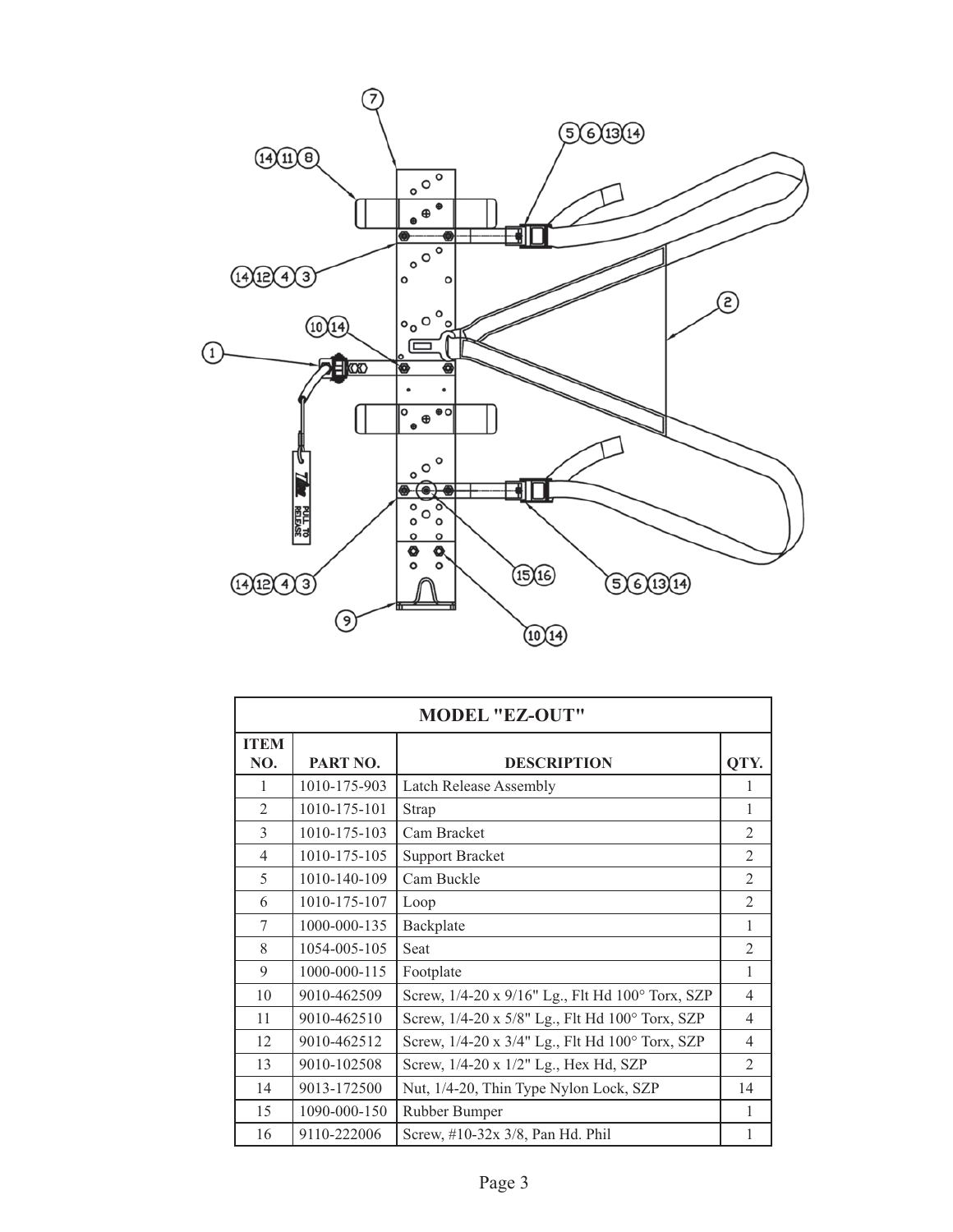# **KNOCK-DOWN BRACKET PARTS & ASSEMBLY**

Model KD-ULLH-EZO "EZ-OUT" brackets fit all SCBA units.

## **KD-ULLH-EZO bracket kit contains the following: (component items are shown on page 3)**

- 1. Model UN (7) Universal backplate
- 2. Part Number: 1054-000-105 Universal seats (8)

3. Model NSF (9) - Standard black nylon coated short footplate - One per model of your choice (not required if valve assembly or end of cylinder will rest on a flat surface)

4. Model EZO - "EZ-OUT" strap

5. Fastening screws and lock-nuts for attaching seats and footplate to universal backplate

## **Assembly Instructions:**

1. Lay the self-contained breathing apparatus (SCBA) unit on a flat surface, floor or table.

2. Lay universal backplate (7) along side of SCBA with six sets of parallel holes at same end as valve assembly on SCBA.

- If mounting cylinder in inverted position, end of cylinder will be located at same end as parallel holes.
- 3. Place one seat  $(8)$  (use pages 5-8 to find location).

4. Place footplate (9) on universal backplate. (Use pages 5-8 to find location.)

**NOTE:** Short footplate may need to be inverted for some types of SCBA.

 a. Valve assembly should be placed next to footplate; valve will rest upon footplate on final assembly.

 b. Adjust SCBA cylinder so that cylinder will rest fully within the seat at location "6".

5. Second seat (8) can now be placed at locations "1", "2", "3", or "4" (see pages 5-8), so as to make full contact with the cylinder.



6. Now that the proper seat mounting locations have been selected, proceed with assembly:

a. Place flat head screws (10) through backplate (from countersunk side).

- b. Place seats and footplate over screws.
- c. Start nuts (11) onto screws.

 d. Tighten with 7/16" wrench and T30 Torx head screw driver.

 e. Make sure that screws and nuts do not come into contact with air cylinder.

**NOTE:** Seats are designed for 7/16" clearance between base of seat and the air cylinder.

7. Securing "EZ-OUT" strap onto universal backplate.

 a. Secure latch extension stamping (6) to universal backplate (see pages 5-8 for position). b. Latch assembly (7) should already be attached to the latch extension. If not, connect them at this time.

 c. Attach strap retainers (5) to universal backplate in position (see pages 5-8).

8. To mount completed "EZ-OUT" bracket to mounting surface, see instructions on pages 9 or 10.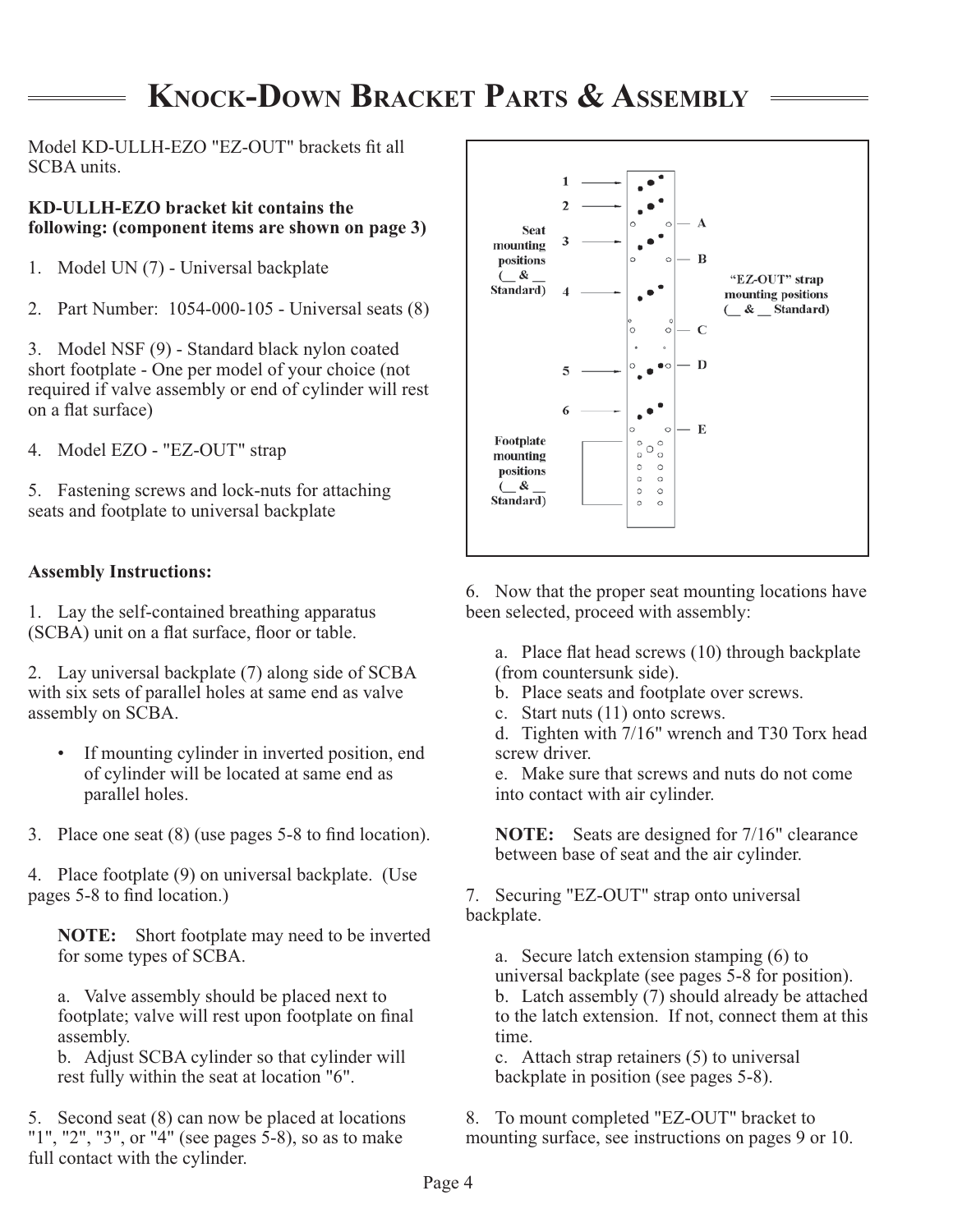# **SETTING UP YOUR EZ-OUT BRACKET**

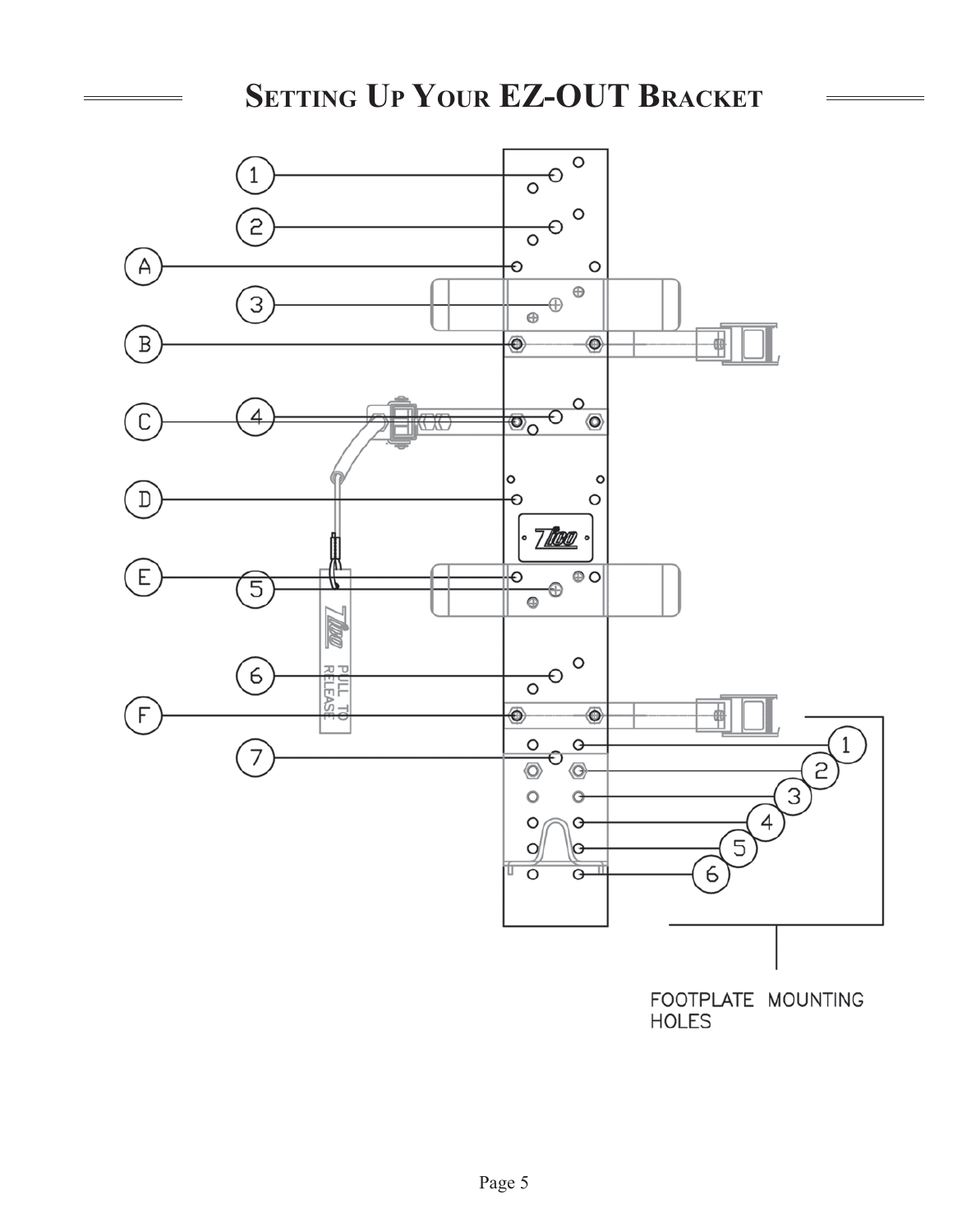# **SETTING UP YOUR EZ-OUT BRACKET**

|                                                                                   | <b>SEAT LOCATION</b>                       |                          | <b>FOOT MTG</b> | <b>STRAP MTG LOC</b>                      |                                           |                                     |
|-----------------------------------------------------------------------------------|--------------------------------------------|--------------------------|-----------------|-------------------------------------------|-------------------------------------------|-------------------------------------|
| <b>SCBATYPE</b>                                                                   | <b>TOP</b>                                 | <b>BOTTOM</b>            | <b>LOC</b>      | <b>TOP</b>                                | <b>BOTTOM</b>   LATCH                     |                                     |
| Drager<br>Air Boss Evolution Plus PSS 100                                         |                                            |                          |                 |                                           |                                           |                                     |
| 30 Min 4500 PSI                                                                   | $\overline{3}$                             | 6                        | 50              | $\mathbf{A}$                              | $\rm F$                                   | D                                   |
| 45 Min 4500 PSI                                                                   | $\overline{3}$                             | 6                        | 50              | $\mathbf{A}$                              | $\mathbf F$                               | D                                   |
| 60 Min 4500 PSI                                                                   | $\overline{3}$                             | 6                        | 50              | $\mathbf{A}$                              | $\mathbf F$                               | ${\rm D}$                           |
| Drager<br>Air Boss Evolution                                                      |                                            |                          |                 |                                           |                                           |                                     |
| 30 Min 4500 PSI                                                                   | $\mathfrak{Z}$                             | 6                        | 50              | $\mathbf{A}$                              | $\boldsymbol{\mathrm{F}}$                 | D                                   |
| 45 Min 4500 PSI                                                                   | $\overline{3}$                             | 6                        | 50              | $\mathbf{A}$                              | $\boldsymbol{\mathrm{F}}$                 | D                                   |
| 60 Min 4500 PSI                                                                   | $\overline{3}$                             | 6                        | 50              | $\mathbf{A}$                              | $\mathbf F$                               | D                                   |
| Global Safety<br>Pioneer<br>30 Min 4500 PSI<br>45 Min 4500 PSI<br>60 Min 4500 PSI | $\sqrt{2}$<br>$\sqrt{2}$<br>$\overline{2}$ | 6<br>6<br>6              | 50<br>30<br>50  | A<br>$\mathbf{A}$<br>$\mathbf{A}$         | $\mathbf F$<br>$\mathbf F$<br>$\mathbf F$ | D<br>$\mathcal{C}$<br>$\mathcal{C}$ |
| Interspiro<br>Spiromatic S4<br>30 Min 4500 PSI                                    | $\overline{3}$                             | 6                        | 50              | $\mathbf{A}$                              | $\mathbf F$                               | D                                   |
| 45 Min 4500 PSI                                                                   | $\mathfrak{Z}$                             | 6                        | 50              | A                                         | $\mathbf F$                               | $\mathbf D$                         |
| 60 Min 4500 PSI                                                                   | $\overline{3}$                             | 6                        | 50              | $\mathbf{A}$                              | $\rm F$                                   | D                                   |
| <b>ISI</b><br>Viking DXL<br>30 Min 4500 PSI<br>45 Min 4500 PSI                    | $\mathfrak{Z}$<br>$\overline{3}$           | $\sqrt{6}$<br>$\sqrt{6}$ | 40<br>40        | $\mathbf{A}$<br>$\boldsymbol{\mathsf{A}}$ | $\mathbf F$<br>$\mathbf F$                | ${\rm D}$<br>${\rm D}$              |
| 60 Min 4500 PSI                                                                   | $\overline{3}$                             | $\sqrt{6}$               | 40              | $\boldsymbol{\mathsf{A}}$                 | $\mathbf F$                               | ${\rm D}$                           |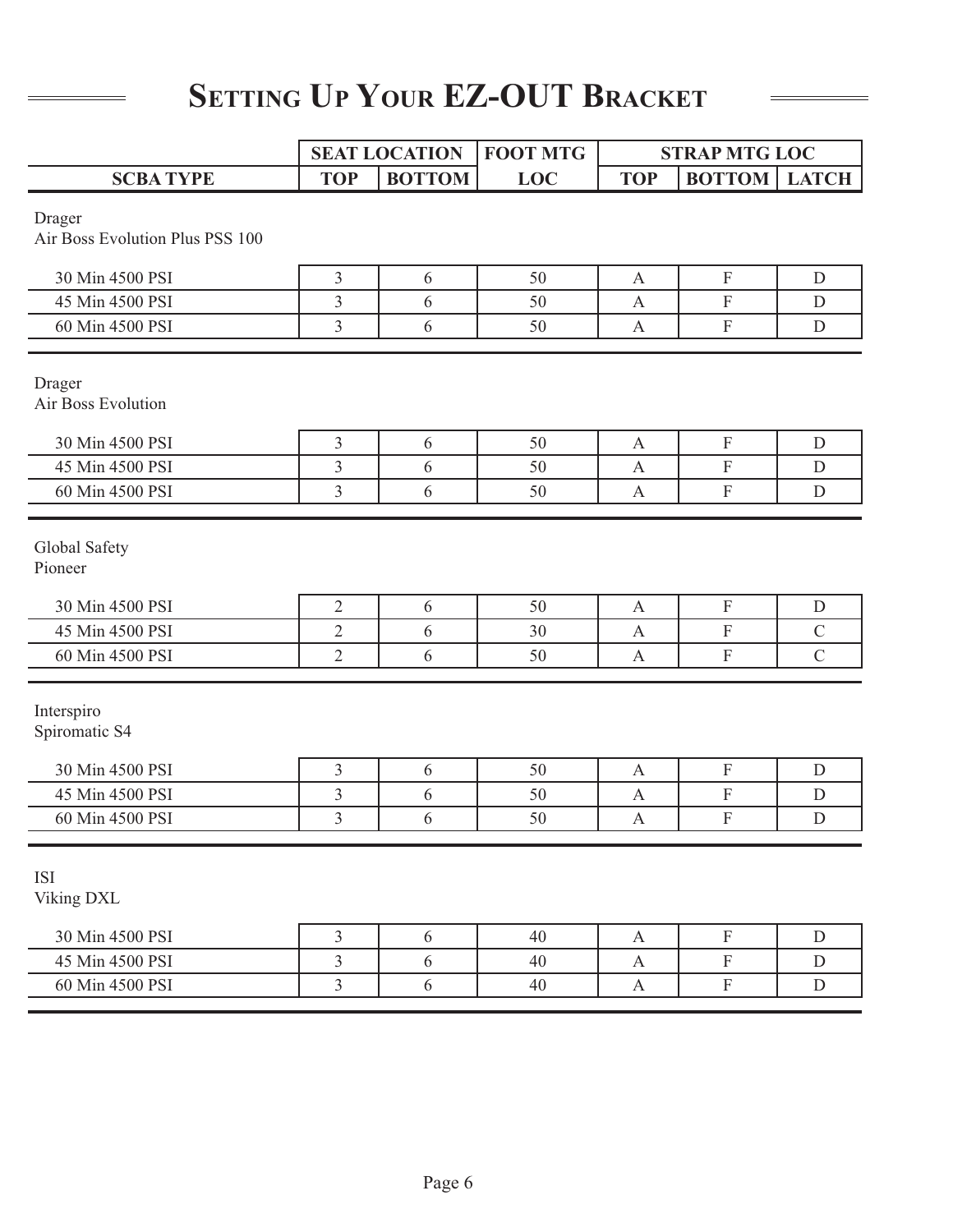# **SETTING UP YOUR EZ-OUT BRACKET**

|                             | <b>SEAT LOCATION</b> |               | <b>FOOT MTG</b> | <b>STRAP MTG LOC</b> |                           |             |
|-----------------------------|----------------------|---------------|-----------------|----------------------|---------------------------|-------------|
| <b>SCBA TYPE</b>            | <b>TOP</b>           | <b>BOTTOM</b> | <b>LOC</b>      | <b>TOP</b>           | <b>BOTTOM</b>   LATCH     |             |
| <b>MSA</b>                  |                      |               |                 |                      |                           |             |
| Firehawk                    |                      |               |                 |                      |                           |             |
|                             |                      |               |                 |                      |                           |             |
| 30 Min 4500 PSI             | 3                    | 6             | 50              | A                    | $\mathbf F$               | $\mathbf D$ |
| 30 Min 3000 PSI             | 3                    | 6             | 50              | $\mathbf{A}$         | $\mathbf{F}$              | D           |
| 45 Min 4500 PSI             | 3                    | 6             | 50              | A                    | $\boldsymbol{\mathrm{F}}$ | D           |
| 45 Min 4500 PSI Low Profile | $\overline{3}$       | 6             | 50              | A                    | $\rm F$                   | $\mathbf D$ |
| 60 Min 4500 PSI             | 3                    | 6             | 50              | A                    | $\boldsymbol{\mathrm{F}}$ | D           |
| <b>MSA</b>                  |                      |               |                 |                      |                           |             |
| Stealth                     |                      |               |                 |                      |                           |             |
| 30 Min 4500 PSI             | 3                    | 6             | 20              | A                    | $\mathbf{F}$              | D           |
| 30 Min 2216 PSI             | 3                    | 6             | 20              | A                    | $\boldsymbol{\mathrm{F}}$ | D           |
| 30 Min 3000 PSI             | 3                    | 6             | 20              | A                    | $\mathbf F$               | D           |
| 45 Min 4500 PSI             | 3                    | 6             | 20              | A                    | $\mathbf F$               | D           |
| 60 Min 4500 PSI             | 3                    | 6             | 20              | A                    | $\boldsymbol{\mathrm{F}}$ | D           |
| Scott<br>$AP-50$            |                      |               |                 |                      |                           |             |
| 30 Min 4500 PSI             | $\overline{2}$       | 6             | 30              | $\mathbf{A}$         | $\mathbf{F}$              | D           |
| 30 Min 2216 PSI             | $\overline{2}$       | 6             | 30              | A                    | $\mathbf F$               | D           |
| 45 Min 4500 PSI             | $\overline{2}$       | 6             | 30              | A                    | $\mathbf F$               | D           |
| 60 Min 4500 PSI             | $\overline{2}$       | 6             | 30              | A                    | $\boldsymbol{\mathrm{F}}$ | D           |
| Scott<br>NXG <sub>2</sub>   |                      |               |                 |                      |                           |             |
| 30 Min 4500 PSI             | $\sqrt{2}$           | 5             | 30              | $\mathbf{A}$         | $\mathbf F$               | $\mathbf D$ |
| 30 Min 2216 PSI             | $\overline{2}$       | 5             | 30              | A                    | $\mathbf F$               | D           |
| 45 Min 4500 PSI             | $\overline{2}$       | 5             | 30              | $\mathbf{A}$         | $\mathbf F$               | $\mathbf D$ |
| 60 Min 4500 PSI             | $\overline{2}$       | 5             | 30              | A                    | ${\bf F}$                 | D           |
| Survivair<br>Panther        |                      |               |                 |                      |                           |             |
| 30 Min 4500 PSI             | $\mathfrak{Z}$       | 6             | 30              | A                    | $\mathbf F$               | $\mathbf D$ |
| 45 Min 4500 PSI             | $\overline{3}$       | $\sqrt{6}$    | 30              | $\mathbf{A}$         | ${\bf F}$                 | $\mathbf D$ |

60 Min 4500 PSI 3 3 6 30 A F D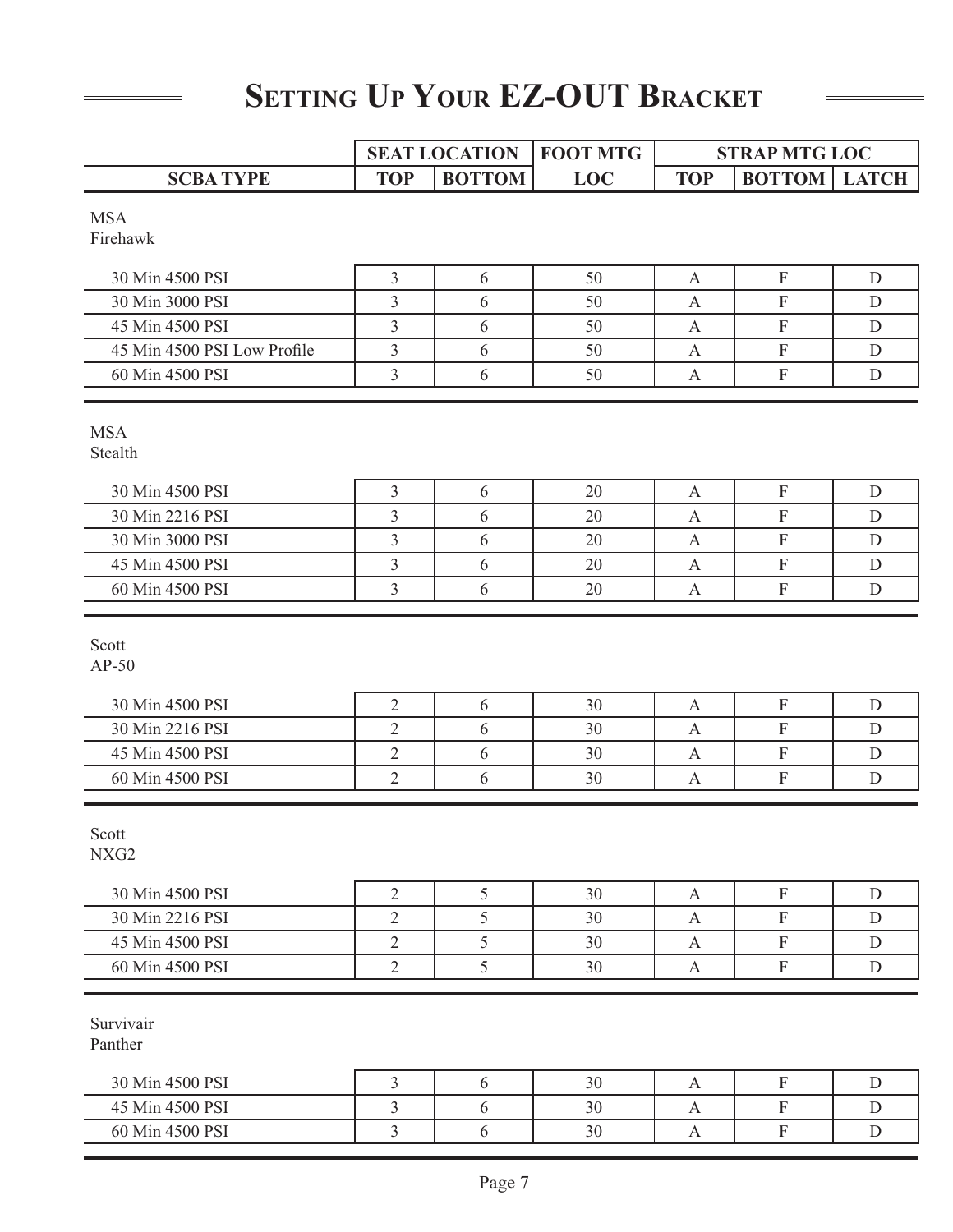# **CONVERTING KD-ULLH BRACKET TO KD-ULLH-EZO BRACKET**

1. Remove bolts (11) and lock nuts (14) holding the model LLS strap to the universal backplate (7).

2. Replace with "EZ-OUT" strap attaching two strap retainers (3) to universal backplate using bolts (11) and lock nuts (14) provided.

- 3. Attach latch.
- 3. You are now ready to adjust the "EZ-OUT" strap.

# **USING THE "EZ-OUT" WALKAWAY BRACKET**

## **Storage of SCBA:**

1. Place cylinder valve assembly on footplate.

2. Tilt cylinder back until it is touching both seats and hold in place with one hand.

3. With the other hand, bring the strap around the cylinder and insert the male tab into the latch.

4. Pull the adjusting straps until it is tight around the cylinder.

## **Release of SCBA:**

1. Place arms through shoulder straps, but do not tighten.

2. Pull the release strap when the apparatus comes to a full and complete stop at the emergency scene and after the seat belt has been released.

3. The EZO strap will pass between the SCBA unit and the firefighter.

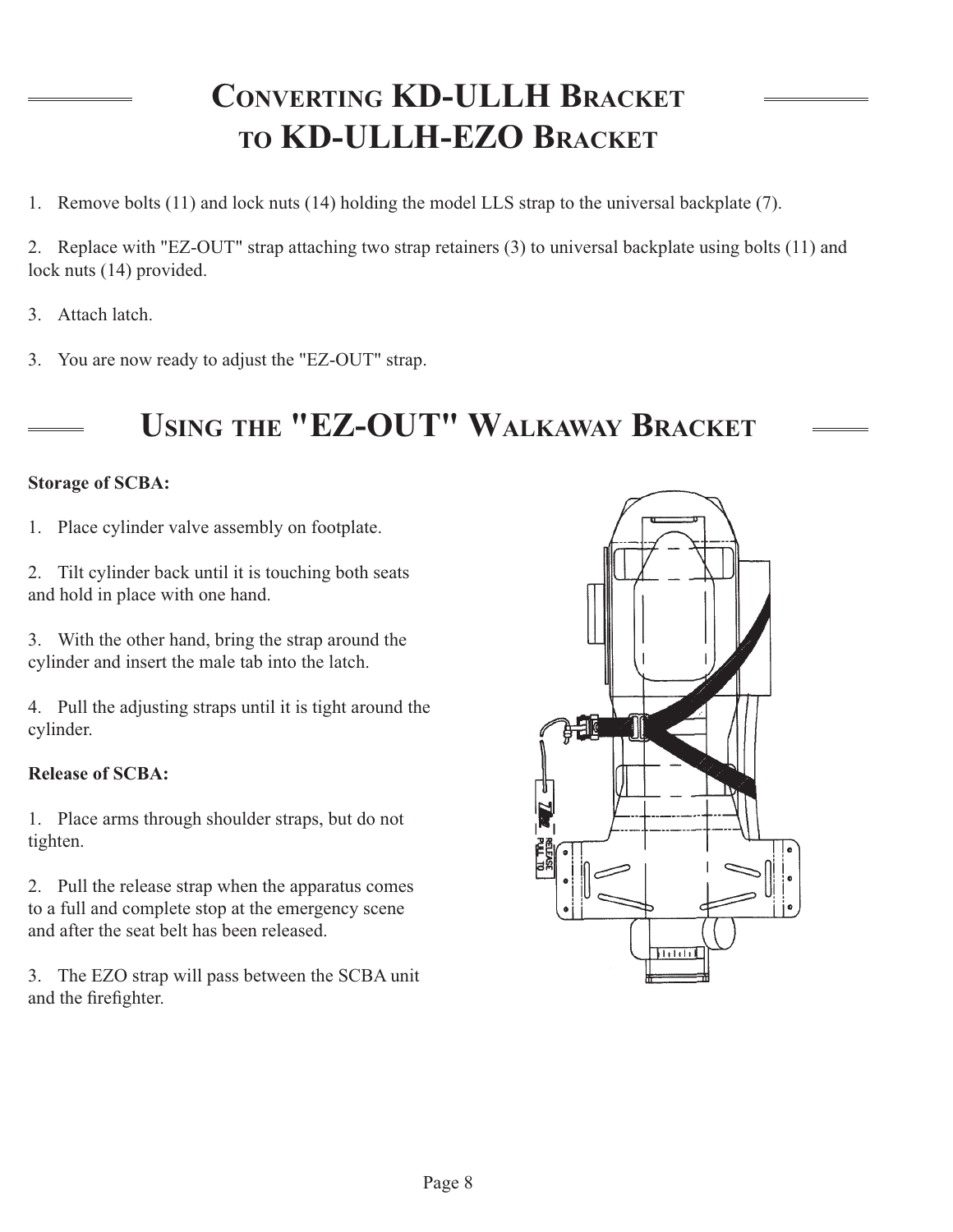# **BRACKET MOUNTING ON MOBILE FIRE APPARATUS**

### **Mounting in crew area:**

When mounting SCBA brackets in the crew area, the model EZO "EZ-OUT" Strap must be used with the bracket. The bracket with the EZO are designed to withstand a dynamic deceleration of ten (10) gravitational forces for a duration of ten (10) milliseconds.

The surface to which the bracket is mounted should also be capable of withstanding a static force of ten (10) times the weight of the SCBA and bracket. If the bracket is mounted in a jump seat, then the seat assembly should also be capable of withstanding this same static force of ten (10) times the weight of the SCBA and bracket.



### **Mounting hardware:**

The bracket should be mounted using two (2) 5/16-18 round head screws, nuts and lock washers (not provided). Refer to page 3 which shows the seat locations on the bracket. The center hole, at each seat location, is made for a 5/16" screw. We suggest the top screw be placed in seat location 1, 2 or 3. The bottom screw should be at seat locations 4 or 5. All mounting bolts and fasteners should be placed with the head in contact with the bracket and the screw portion passing through the bracket and supporting member. Nut and washer should be on the back side of the supporting member.

### **Forward or rear facing seats:**

When mounted in specially designed SCBA seats, the bracket and EZO will meet the 10G force requirement with the EZO latch mounted on either side of the bracket. The angle between the back of the bracket and the mounting surface for the seat should be 90°. If the angle is less than 90° in rear facing seats, a "stop" may be required at the top of the bracket to prevent the air cylinder from being ejected in the event of a collision. This stop could be a model NSF short footplate bolted to the top of the bracket or a metal device attached to the top of the pan holding the SCBA.





**NOTE: When the SCBA is placed into the bracket (without the EZO strap attached) it should fall out. If it does not, you will need to install model LLES Ejector Spring (page 3) to be in compliance with NFPA 1901-04.**



### **Side facing seats:**

When the bracket and EZO are mounted so that the passenger's side faces towards the front or rear of the apparatus, the EZO latch mechanism must be mounted on the side from which the force is coming.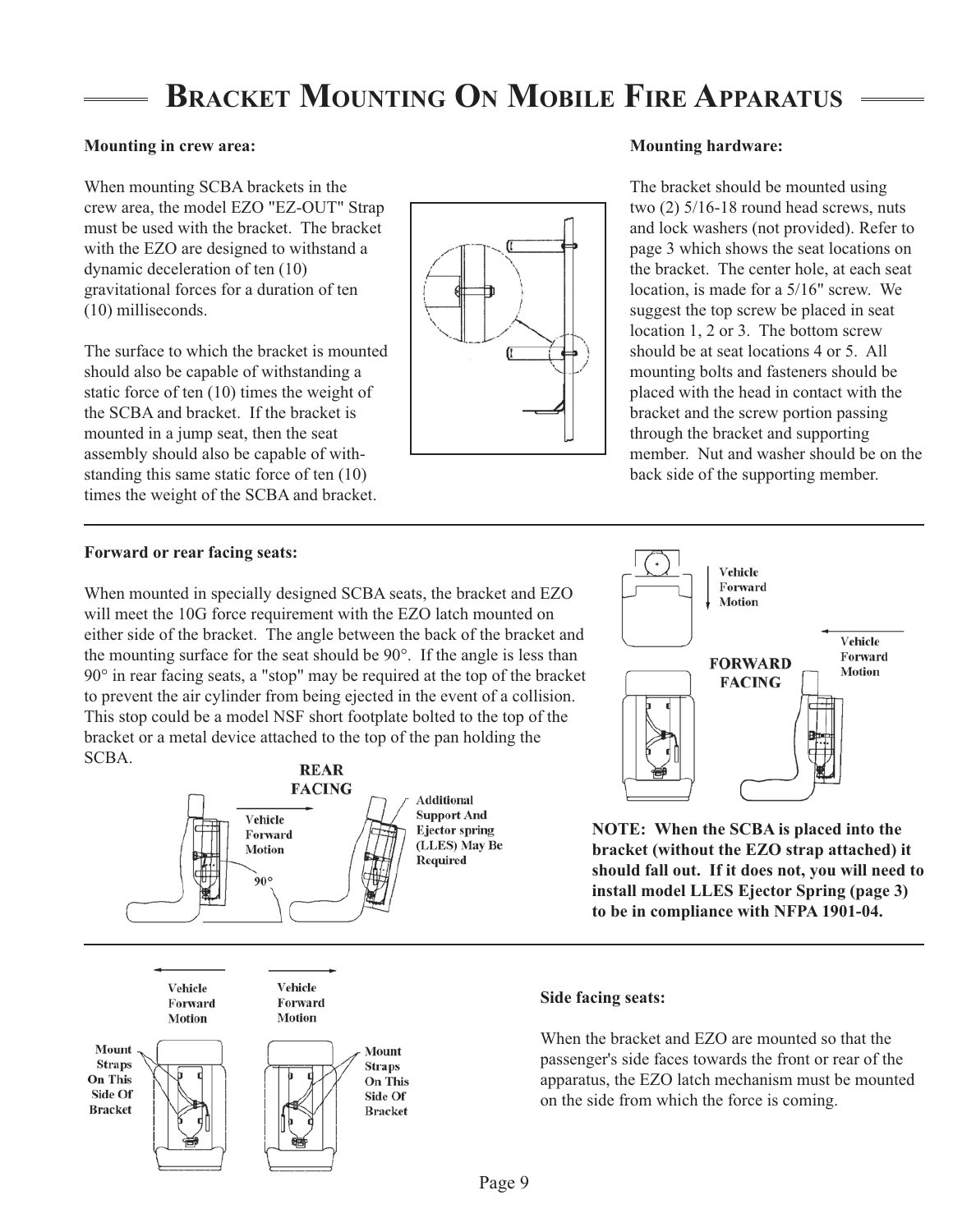# **BRACKET MOUNTING ON MOBILE FIRE APPARATUS**

### **Mounting outside the crew area:**

When SCBA is mounted outside of the crew area, it is not subject to the 10G requirement and the "EZ-OUT" bracket is not required. However, we recommend the following:

**Figure 1.** Footplate should be mounted at the end towards which force is exterted when mounted on a flat surface.

**Figure 2.** When the bracket is mounted vertically, the CRS,LLS or EZO latch should be on the side from which the force is applied and an additional stop should be placed against the air cylinder. An NSF footplate could be bolted to the mounting surface next to the cylinder.



Figure 1



**Bracket Laying Flat With Footplate** Forward is Okay



Figure 2

# **MODEL LLES EJECTOR SPRING**



| <b>ITEM NO.</b> | PART NO.     | <b>DESCRIPTION</b>             | OTY. |
|-----------------|--------------|--------------------------------|------|
|                 | 1054-015-105 | Spring                         |      |
|                 | 1045-260-113 | Bumper                         |      |
|                 | 9360-151206  | Semi-tubular Rivet             |      |
|                 | 9010-162511  | $1/4 - 20 \times 5/8$ Flat Hd. |      |
|                 | 9013-172500  | 1/4-20 Lock Nut                |      |